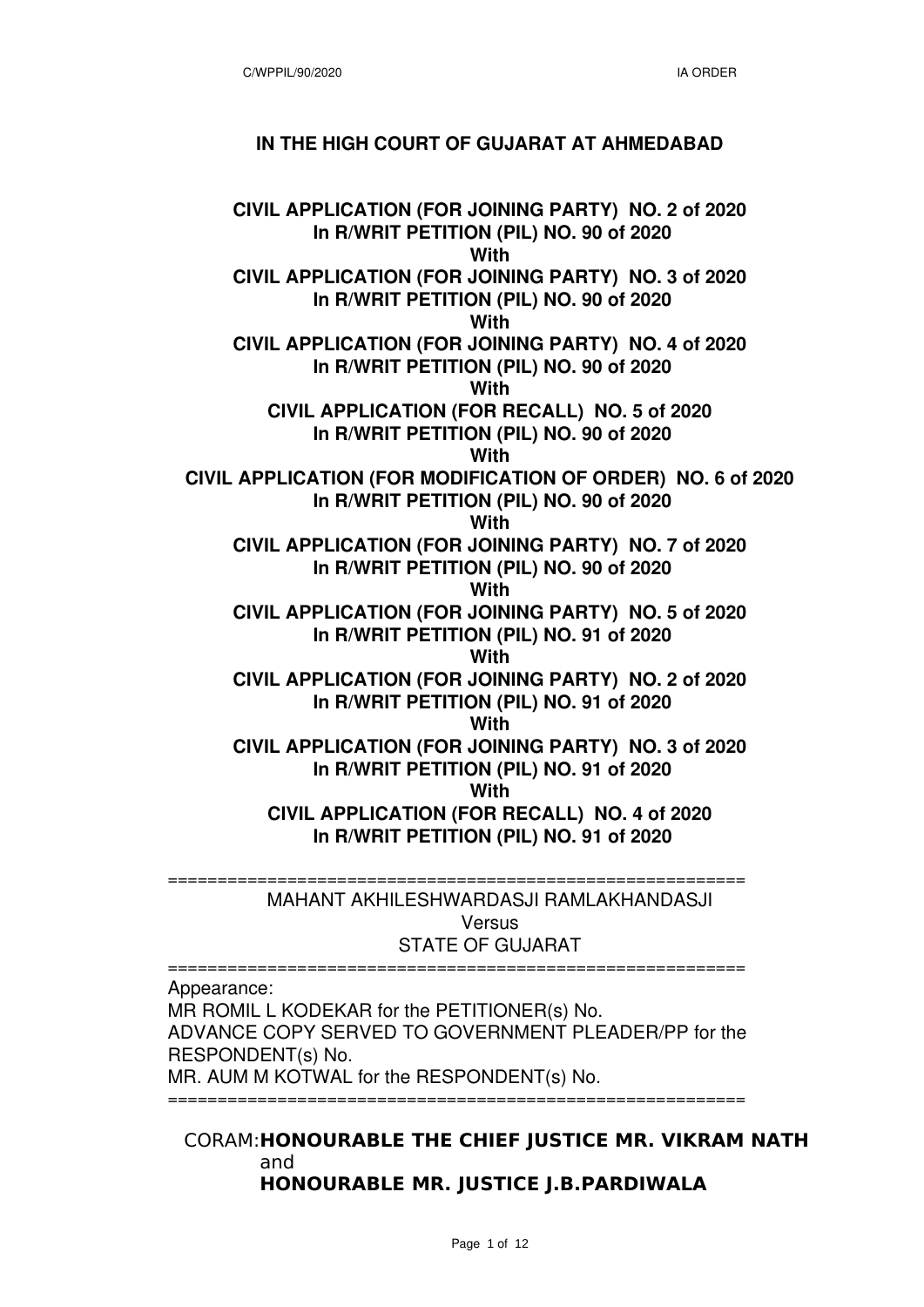## **Date : 23/06/2020 (2 a.m.)**

# **COMMON IA ORDER (PER : HONOURABLE THE CHIEF JUSTICE MR. VIKRAM NATH)**

1 We have heard Shri Kamal Trivedi, learned Advocate General and Ms. Manisha L. Shah, learned Government Pleader assisted by Shri Dharmesh Devnani and Ms. Aishvarya Gupta, learned Assistant Government Pleaders, Shri Mitesh Amin, learned Public Prosecutor, learned Shri Anshin Desai, learned Senior Advocate assisted by Shri Nandish Thakkar and Shri Sanat Pandya, and learned advocates Shri Vijay Patel, Shri Nilay Patel, Shri Maunish Pathak, Shri Romil Kodekar, Shri Aum Kotwal,, Shri Hardik Brahmbhatt, Shri Vivek Bhamre, Ms. Shivani Rajpurohit and Shri N.K.Paneri.

2 On 20.06.2020 we had passed the following order:

*"1. We have heard Shri Aum Kotwal, learned counsel appearing for the petitioner in Writ Petition (PIL) No.90 of 2020, Shri Anshin Desai, learned Senior Counsel assisted by Shri Nandish Thakkar and Shri Sanat Pandya, learned counsel for the petitioner in Writ Petition (PIL) No.91 of 2020, Shri Kamal Trivedi, learned Advocate General along with Ms.Manisha Lavkumar Shah, learned Government Pleader, Shri D.M.Devnani, learned Assistant Government Pleader and Shri Mitesh Amin, learned Public Prosecutor for the State respondents. Shri Trivedi states that he has instructions to appear for the Ahmedabad Municipal Corporation*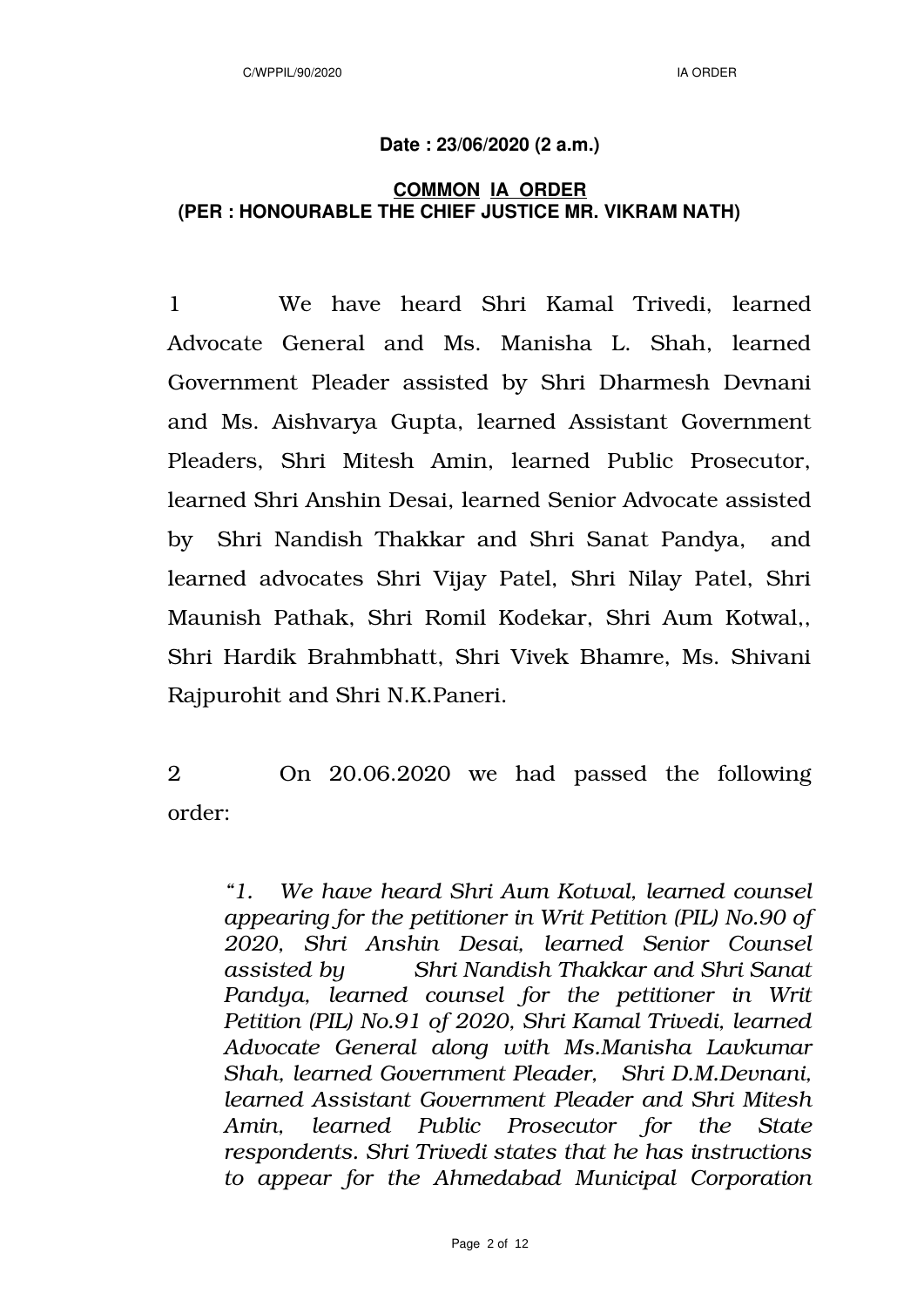*also.*

*2. By means of these two petitions, apart from the main relief sought, the interim relief sought is for a direction restraining the carrying out of the Rath Yatra organized by Shri Jagannath Mandir Trust impleaded as respondent No.1 in Writ Petition (PIL) No.90 of 2020 and respondent No.5 in Writ Petition (PIL) No.91 of 2020 in the wake of the present pandemic situation of COVID-19 and in particular in relation to city of Ahmedabad which has huge number of infected cases of more than 15,000 and the mortality rate being the highest in the country and the figures having crossed more than 1000. It is also submitted that the Rath Yatra has total passage of 8 to 9 Kilometers one way i.e. total of 16 to 18 Kilometers and it passes through three Containment Zones and one Buffer Containment Zone. Once the procession starts, it would be very difficult to stop the public at large from joining the Rath Yatra. According to the learned counsels, it is estimated that about 6,00,000 to 8,00,000 is the regular gathering of this procession based upon previous years. This would be disastrous if it happens.*

*3. Shri Desai has further submitted that as per the newspaper reports, the Jagannath Mandir Trust, the organizer of the Rath Yatra had applied on 18.05.2020 to the Ahmedabad Municipal Corporation and to the Police Commissioner, Ahmedabad for granting appropriate permission and for making necessary arrangements so that smooth and safe passage is provided to the Rath Yatra, but till date no decision has been taken on the said request of the Trust either accepting or rejecting the same.*

*4. Shri Desai has further referred to an order passed by the Supreme Court on 18.06.2020 in Writ Petition (Civil) No.571 of 2020, Odisha Vikash Parishad vs. Union of India and others, whereby the Supreme Court has directed that there shall be no Rath Yatra anywhere in the temple town of Odisha or in any other part of the*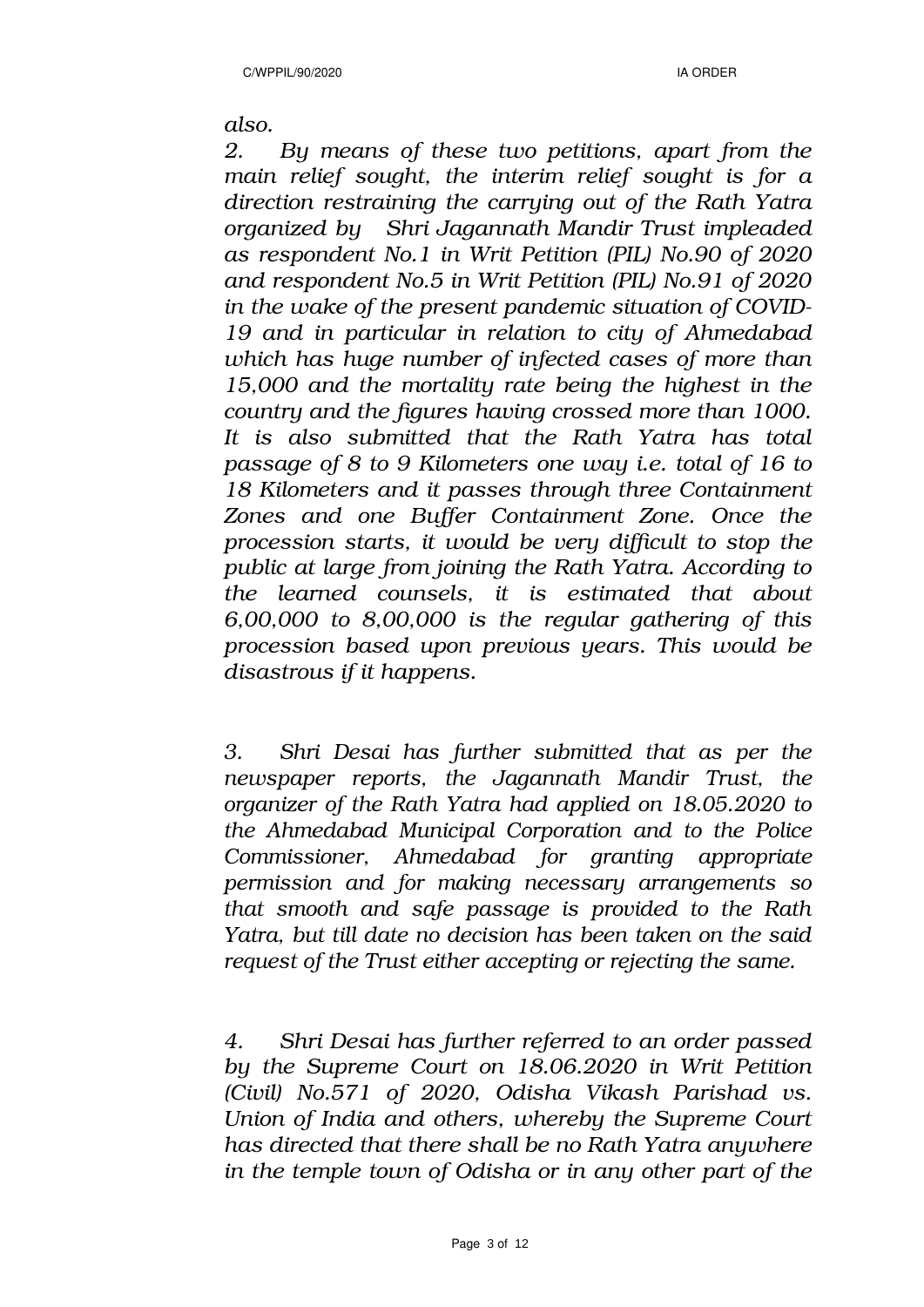*State this year. It is further directed that there shall be no activities secular or religious associated with the Rath Yatra during this period. The above order is reproduced below :*

## *"Issue notice returnable four weeks.*

*It is not disputed that the number of people that are likely to gather for the annual Rath Yatra scheduled to be held from 23rd June, 2020, is going to be about 10 to 12 lakhs. The festivities normally continue for a period of 10 to 12 days. Having regard to the danger presented by such a large gathering of people for the Rath Yatra, we consider it appropriate in the interests of public health and safety of citizens who are devotees to restrain the respondents from holding the Rath Yatra this year. Article 25 of the Constitution of India itself confers the right to freely profess and propagate religion subject to health.* 

*"25. Freedom of conscience and free profession, practice and propagation of religion :- (1) Subject to public order, morality and health and to the other provisions of this Part, all persons are equally entitled to freedom of conscience and the right freely to profess, practise and propagate religion.*

*(2) Nothing in this article shall affect the operation of any existing law or prevent the State from making any law -*

*(a) regulating or restricting any economic, financial, political or other secular activity which may be associated with religious practice;* 

*(b) providing for social welfare and reform or the throwing open of Hindu religious institutions of a public character to all classes and sections of Hindus.*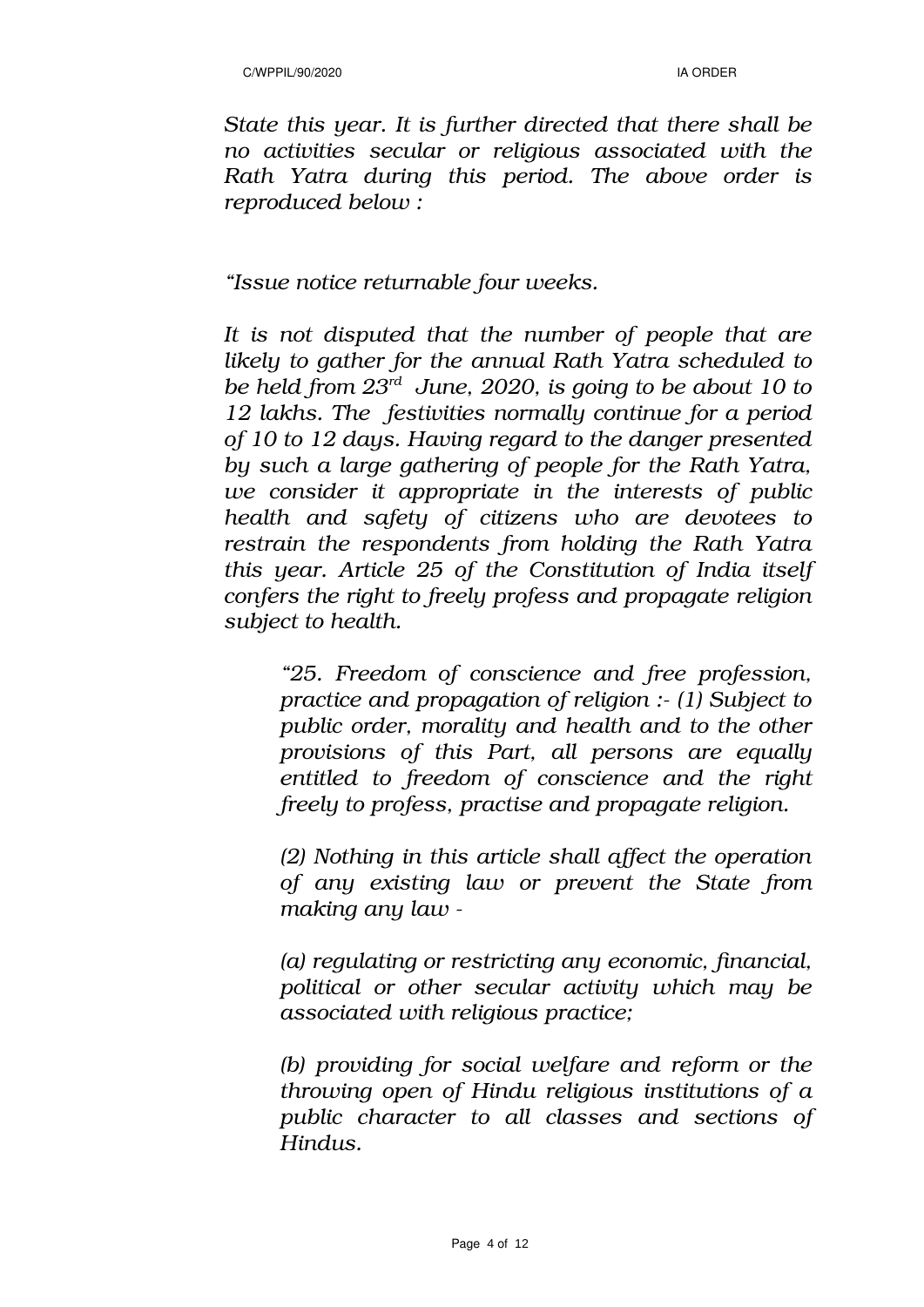*Explanation I.- The wearing and carrying of kirpans shall be deemed to be included in the profession of the Sikh religion.* 

*Explanation II.- In sub-clause (b) of clause (2), the reference to Hindus shall be construed as including a reference to persons professing the Sikh, Jaina or Buddhist religion, and the reference to Hindu religious institutions shall be construed accordingly.* 

*We accordingly direct that there shall be no Rath Yatra anywhere in the temple town of Odisha or in any other part of the State this year.* 

*We further direct that there shall be no activities secular or religious associated with the Rath Yatra during this period.* 

*Order accordingly."*

*5. Normally this matter would have come up on Monday i.e. 22.06.2020 as per the Board published but upon an urgent note being placed by the learned counsel for the petitioners, the matter has been taken up today at 7:15 p.m. considering the urgency of the matter. According to the learned counsel, in case appropriate orders are not passed today, it would be difficult to control the situation as thousands of people gather from other States to participate in this Rath Yatra. It is also the case of the petitioners that enormous amount is spent in organizing the Rath Yatra and in which thousands of people get involved for the preparation.*

*6. Shri Kamal Trivedi, learned Advocate General upon instructions stated that it is true that on the application dated 18.05.2020, no decision has been taken either by the Ahmedabad Municipal Corporation or by the Police Commissioner, Ahmedabad. We are*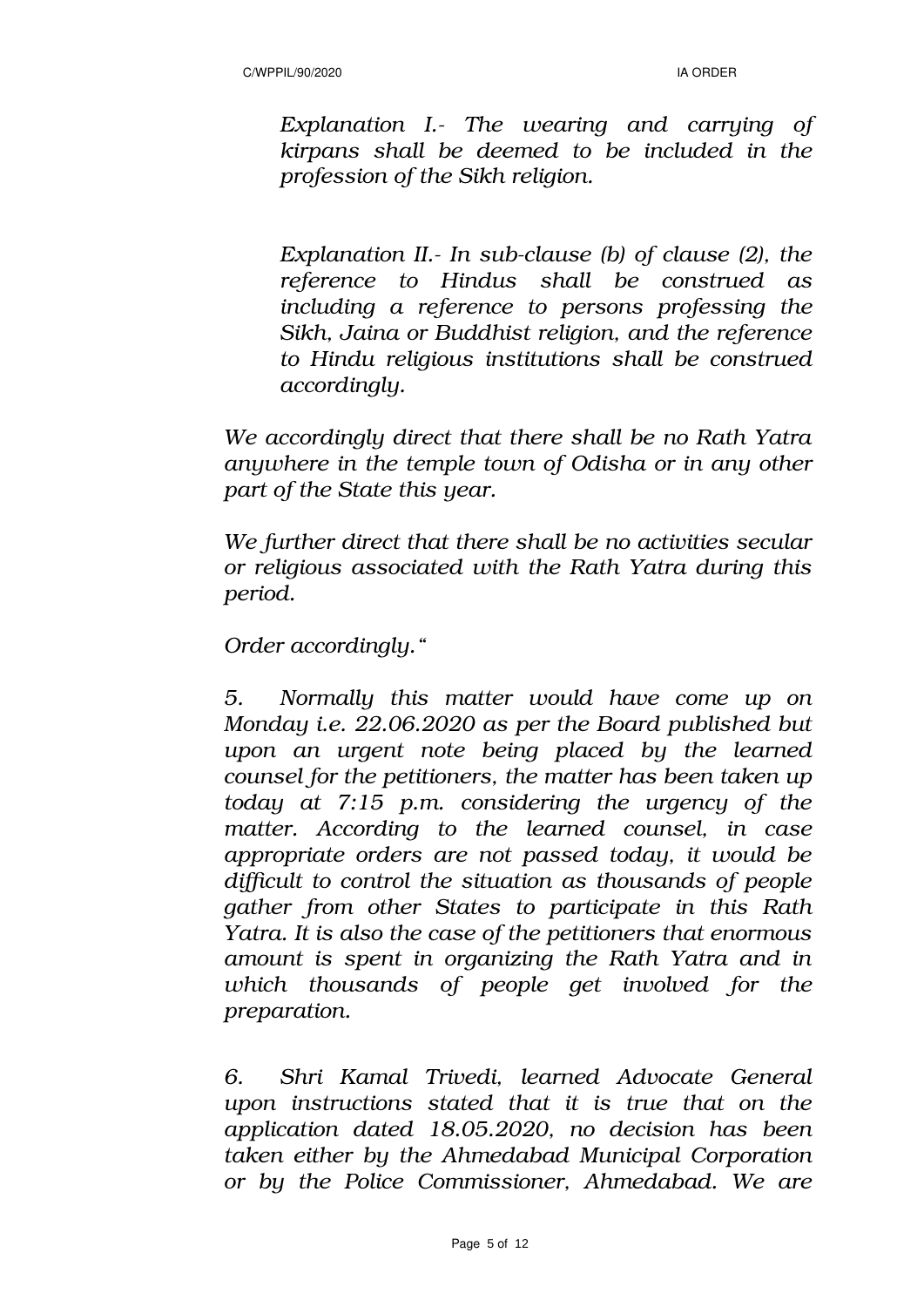*astonished on this inaction of the Municipal Commissioner, Ahmedabad Municipal Corporation as also the Police Commissioner, Ahmedabad, as to why no decision was taken and communicated to the organizer well within time, rather than keeping the matter pending till the last date when the Rath Yatra is to be carried out on 23.06.2020 i.e. just two days away. Maintenance of law and order in the State is in the domain of the Department of Home.*

*7. We accordingly require the Commissioner, Ahmedabad Municipal Corporation, the Police Commissioner, Ahmedabad as also the Additional Chief Secretary, Department of Home, Government of Gujarat, to file their respective affidavits explaining the reasons and circumstances why the application was not disposed of well within time and keeping the matter looming at large till the end and then compelling the parties to rush to the Court for urgent circulation.* 

*8. The unserved respondents be issued Notice fixing 06.07.2020. All the parties may file their response before the next date fixed in addition to the affidavits required above.*

*9. In view of the facts and circumstances recorded above as also the order of the Supreme Court, we direct that there shall be no Rath Yatra carried out for this year at Ahmedabad and at any other district in the State of Gujarat. We have extended the relief claimed so that no emergent situation arise in the State of Gujarat. We further direct that there shall be no activities secular or religious associated with the Rath Yatra during this period.*

*10. Let this matter be listed on 06.07.2020."*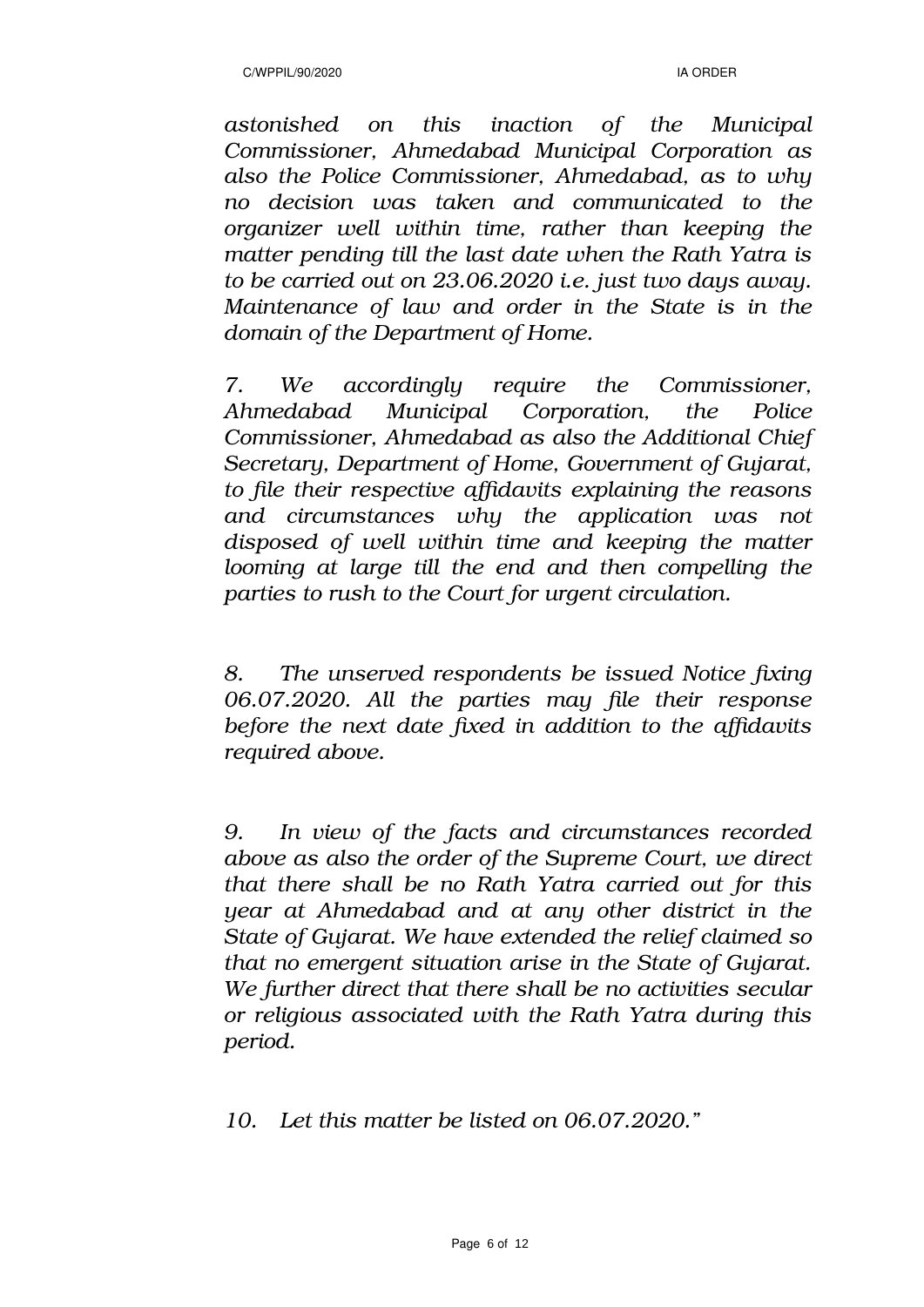Thereafter upon two applications being filed by Hindu Yuva Vahina the same were rejected by an order dated 22.06.2020 around 04 p.m. The order dated 22.06.2020 is reproduced below:

*"1. We have heard Shri Vivek Bhamare, learned counsel for the applicant, Shri Anshin Desai, learned Senior Advocate along with learned counsels Shri Aum Kotwal, Shri Nandish Thakkar and Shri Sanat Pandya for the respondents – original petitioners in the respective Civil Applications, Shri Kamal Trivedi, learned Advocate General along with Ms.Manisha Lavkumar Shah, learned Government Pleader, Shri D.M. Devnani, learned Assistant Government Pleader and Shri Mitesh Amin, learned Public Prosecutor for the State respondents.*

*2. These applications have been filed by an NGO, Hindu Yuva Vahini, seeking permission to the applicants to be joined as third party intervener and further to modify the order dated 20.06.2020 to the extent that the authorities allow the Rath Yatra to come out. The relief claimed by these applications being identical the same is reproduced below as stated in one of the applications :*

- *"(A) Your Lordships may kindly be pleased to admit and allow;*
- *(B) Your Lordships may kindly be pleased to permit the applicant to be joined as Third Party Intervener in original Writ Petition (PIL) No.91 of 2020 in the interest of justice;*
- *(C) Your Lordships may kindly be pleased to modify the common order dated 20.06.2020 passed by this Hon'ble Court in Writ Petition (PIL) No.91 of 2020 by directing the authorities to allows Rath Yatra to come out*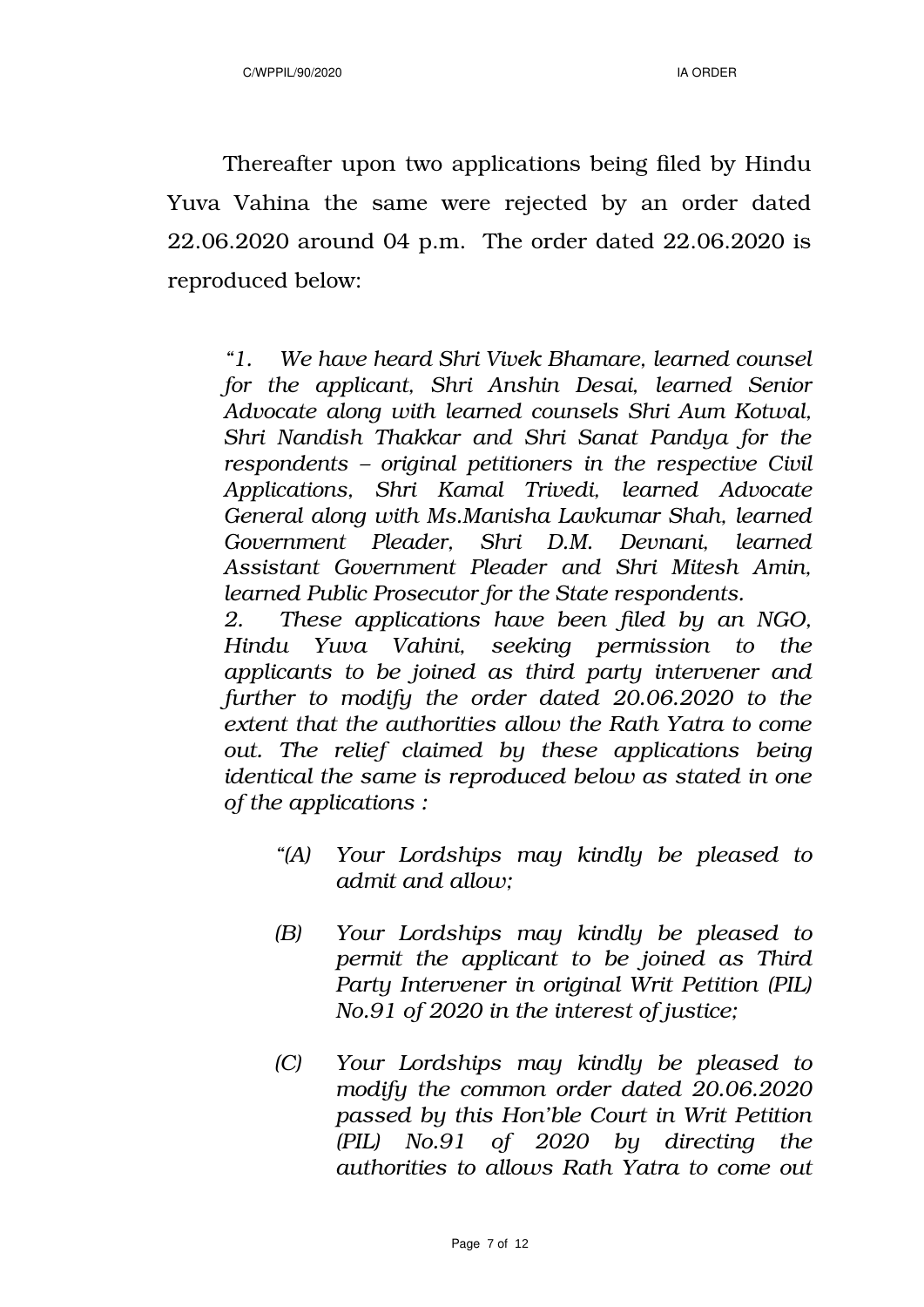*of the gates of temple by just taking out only 3 holy chariots out of temple campus and have a symbolic yatra with shortest possible route without involvement of anyone from general public;*

*(D) Any other relief deemed just and proper may please be granted in the interest of justice;"*

*3. We may record here that the Mahant Dilipdasji of Shri Jagannath Mandir Trust (Jagannath Temple, Ahmedabad) has given a statement before the Press yesterday evening that there will be no traditional Yatra this year and that Mangala Aarti and Pahind ritual would be performed and the Rath (Chariot) will move around the precinct/premises/campus of the Temple as a token of the Yatra (ritualistic) so that the full compliance of the lockdown conditions are complied with and no threat is created to any life or property. The above has been reported in the national daily newspaper "The Times of India", published from Ahmedabad today i.e. 22.06.2020. The said report is reproduced below :*

# *"Rath Yatra on the temple premises: Mahant*

 *AHMEDABAD: Putting a full stop to ongoing speculations, the Mahant of Jagannathji Temple in Ahmedabad on Sunday announced that there will be no traditional city-wide procession on Ashadhi Bij – June 23.*

*Mahant Dilipdasji told reporters that the three chariots will make a ritualistic round in the temple premises after which they would be kept in the premises the whole day for devotees. This will be the first time in its history of 143 years that the annual procession of about 18km will not take place in the city. The procession is the second-biggest in India after Puri.*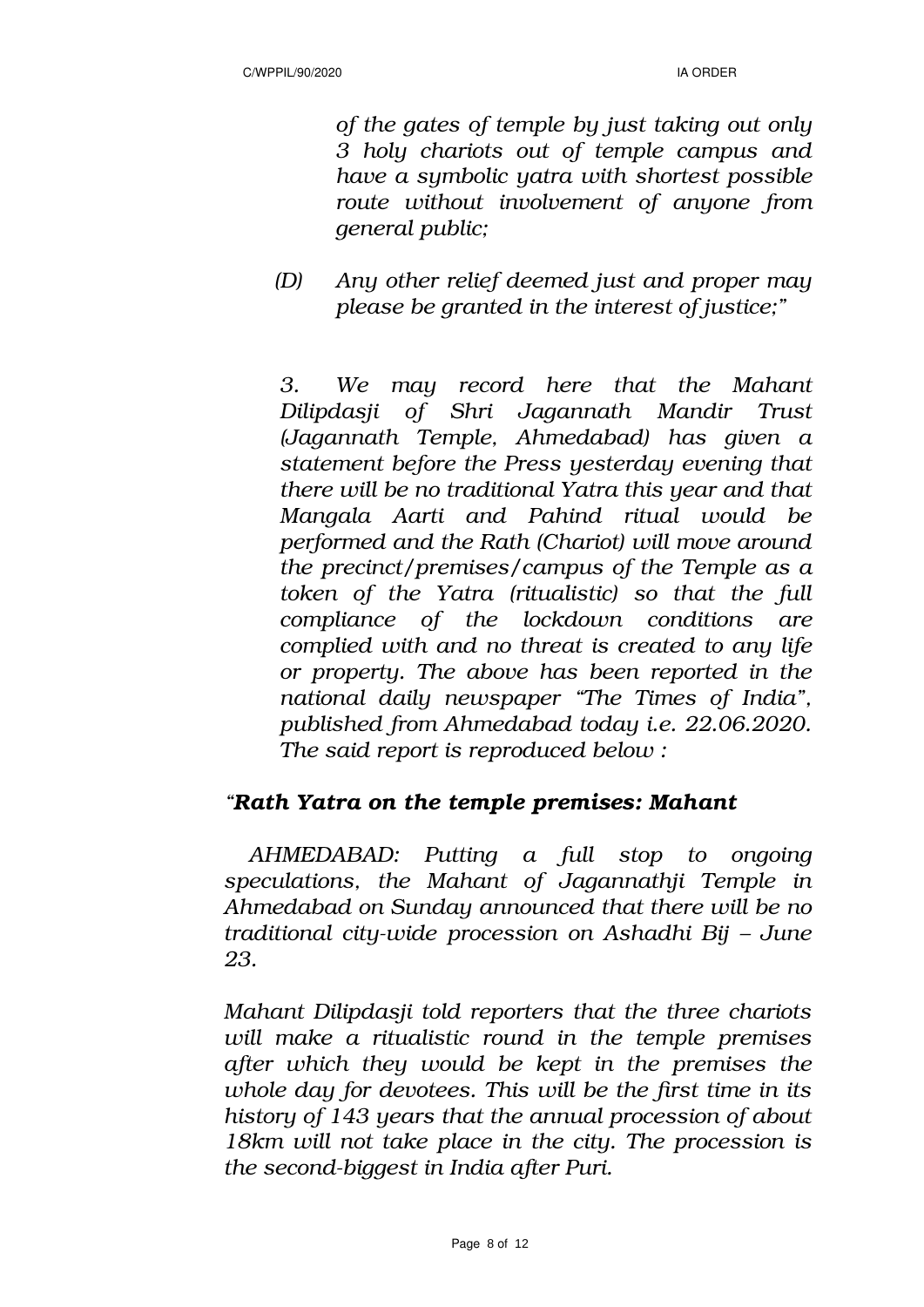*"The decision has been taken keeping in mind the epidemic and people's safety – the spread has reduced recently but if we can't control the crowd, the scenario could aggravate," said the Mahant. The decision came after a high-level meeting with MoS (home) Pradipsinh Jadeja, DGP Shivanand Jha, city police commissioner Ashish Bhatia and city mayor Bijal Patel at the temple premises on Sunday evening.*

*Earlier, sources had indicated that the temple could take the option of approaching the Supreme Court (SC) against the ruling of the Gujarat high court (HC), staying the procession.* 

*Upon questioning whether Union home minister Amit Shah – who regularly participates in the Mangala Aarti, the first prayers on the day of Rath Yatra – along with Gujarat CM Vijay Rupani and deputy CM Nitin Patel, who perform Pahind ritual of cleaning the chariots' path, will be part of the events this year, the Mahant said that the invites have been extended. "We are hopeful that they would participate," he said.*

*"Mangala aarti and Pahind ritual will take place as usual on Tuesday. Thereafter, the chariots will be brought in and they will make a round in the temple premises," said Dilipdasji. "We appeal to the citizens not to visit the temple as far as possible to maintain social distancing."*

*Meanwhile, the traditional Netrotsav ritual took place at the temple on Sunday where a new flag was fixed atop the temple signifying the return of the deities to the temple, and blindfolds were applied to their eyes. The blindfolds are opened on the day of Rath Yatra. Hundreds participated in the event amid a few complaints of non-maintenance of social distancing."*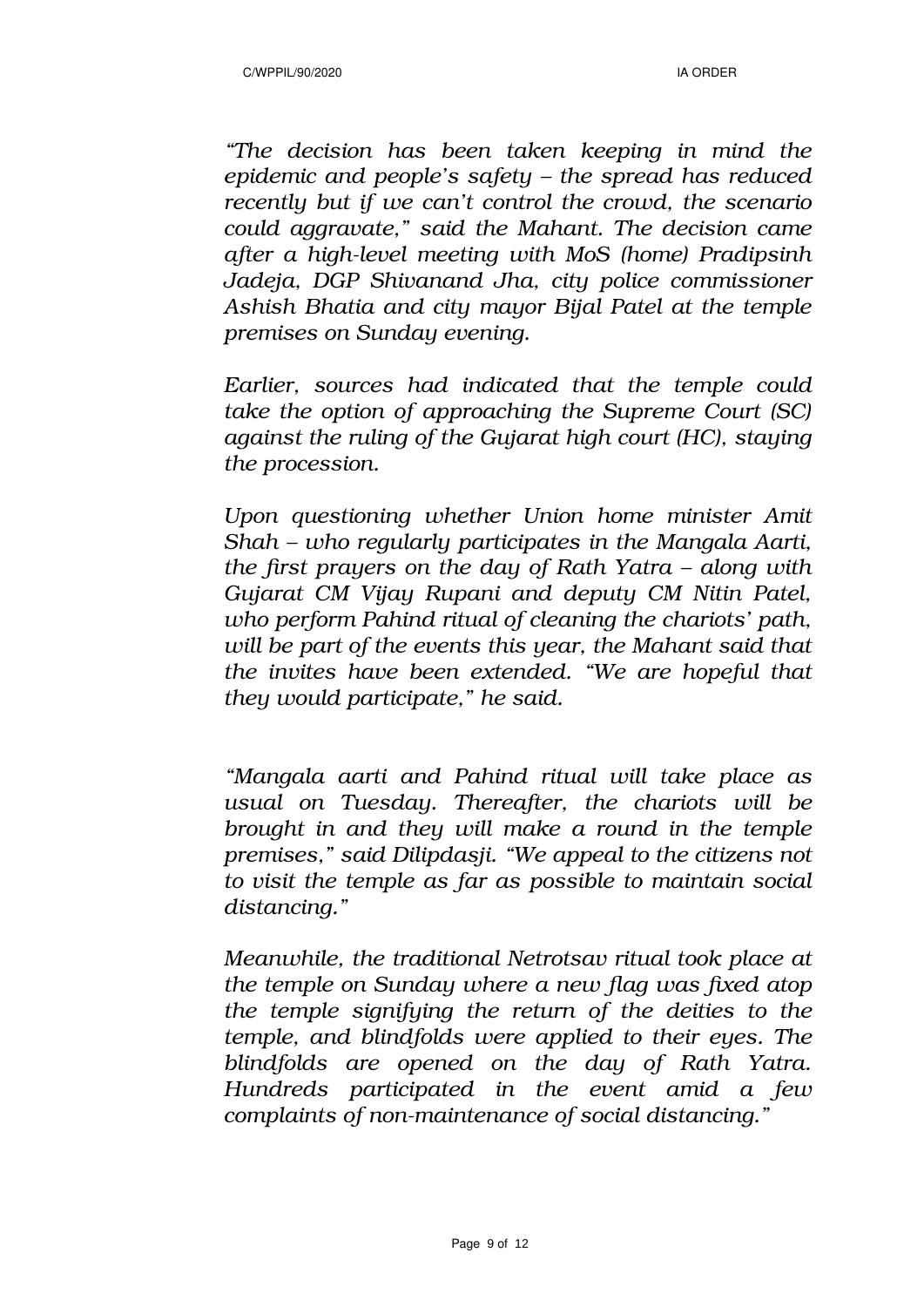*4. It may also be relevant to note that the Trust or the Temple management has not approached this Court which clearly indicates that the order dated 20.06.2020 of this Court has been accepted by them.*

*5. In that view of the matter, these applications by an NGO are wholly untenable and are accordingly rejected."*

3 In the evening of 22.06.2020 first two applications were received - one filed by Shri Romil Kodekar, learned advocate on behalf of Mahant Akhileshwardasji Ramlakhandasji, the representative of Gopal Lalji Ramji Mandir Moti Salavivad Saraspur Mosad (uncle) of Lord Jagannath and another filed by Shri Nilay Patel on behalf of Krutesh Samir Patel praying for being impleaded as party respondent and permitting the Rath Yatra with shortest possible route. The Office put up a note at about 6:30 p.m. for urgent circulation of the same. Before any orders could be passed on these applications, further applications were received, two filed by Shri Maunish Pathak on behalf of Dwaitin Adwait Dave received by email at 6:50 p.m. and 6:52 p.m., respectively, two applications by Shri Vivek Bhamre on behalf of Hindu Yuva Vahina were received at 7:15 p.m. and 7:17 p.m., respectively in the Registry by email. Another civil application by the State Government was received at 9:35 p.m. in the Registry through email. One application by Shri Hardik G. Brahmbhatt on behalf of Shri Jagannath Mandir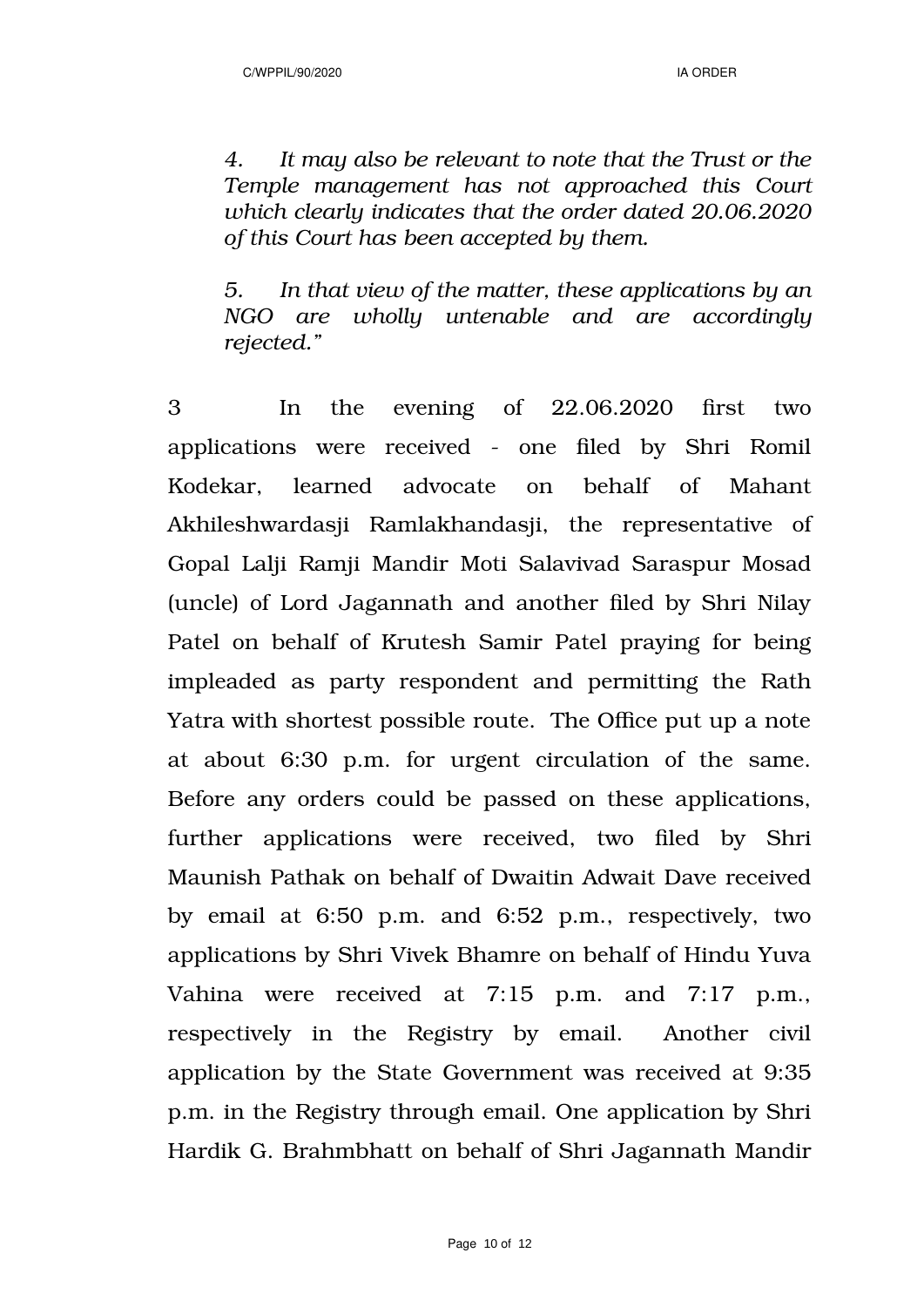Trust, Patan was received at 11:00 p.m. and another application filed by Ms. Shivani Rajpurohit on behalf of Kishansinh Ramsinh Solanki was received at 11:30 p.m. substantially in these applications the relief claimed is for modification of the order passed on 20.06.2020 and to permit the Rath Yatra being carried out as usual or may be with certain conditions to be imposed. The main ground was the order passed by the Supreme Court on 22.06.2020 which was uploaded sometime in the evening relating to the Jagannath Mandir at Puri of Orissa State.

4 This Bench is constituted to hear the aforesaid applications at 00:45 hours on 23.06.2020. The hearing commenced accordingly and concluded at around 02:00 hours.

5 In our order dated 20.06.2020 we had mentioned two grounds for staying the carrying out of the procession of the Rath Yatra. First the condition of Ahmedabad on account of crisis of pandemic of COVID-19 and second was the order passed by the Supreme Court on 18.06.2020 restraining the Rath Yatra at Puri and in the entire State of Orissa.

6 There may not be denial about the order passed by the Supreme Court today, but the situation in Ahmedabad on account of pandemic of COVID-19 cannot be compared with the situation in Puri or in the State of